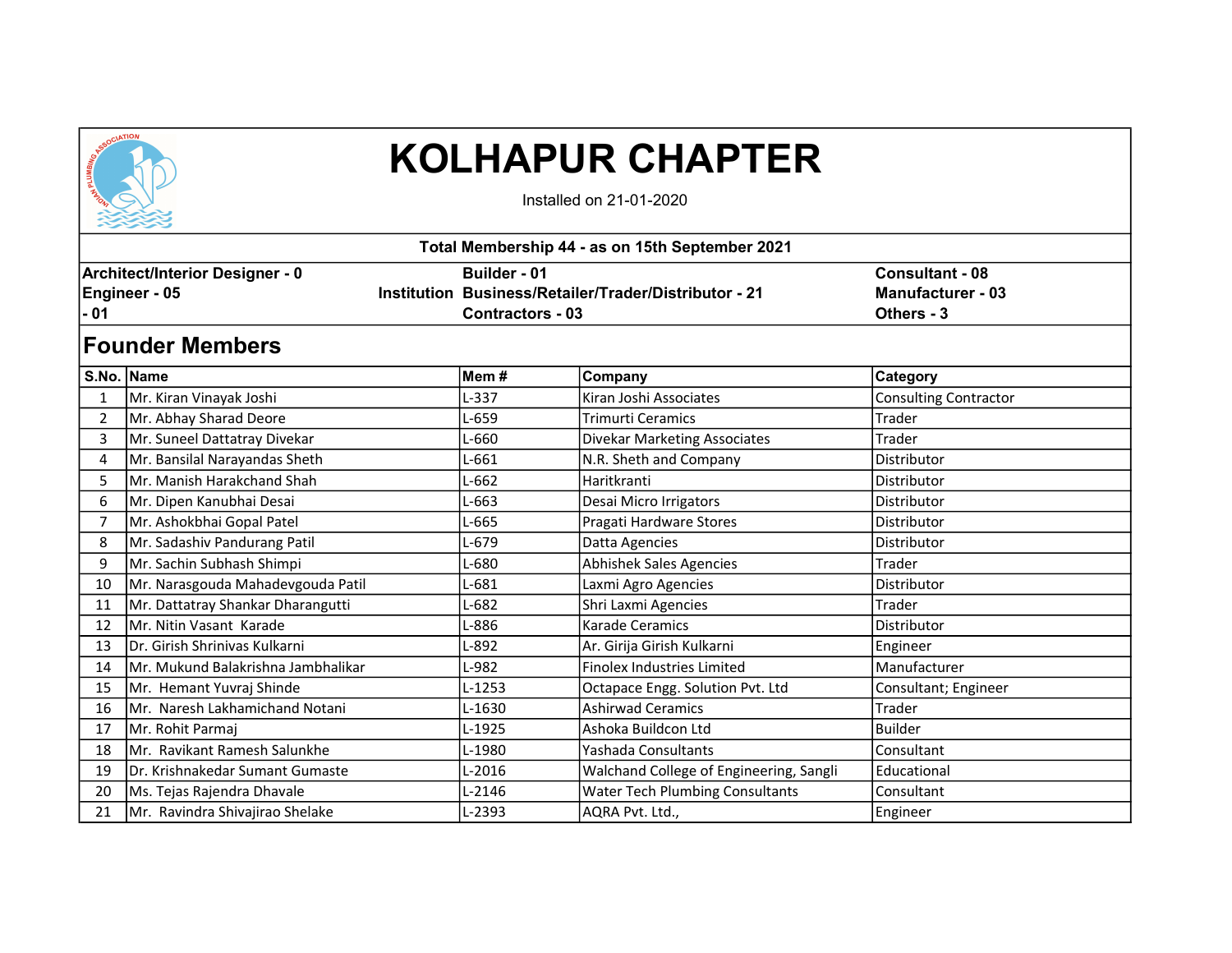| 22                                 | Mr. Madan Ashtekar                  | L-2971           | Aqua Design & Solution                   | Consultant                       |  |  |  |  |
|------------------------------------|-------------------------------------|------------------|------------------------------------------|----------------------------------|--|--|--|--|
| 23                                 | Mr. Sourabh Pradeep Kumar Koli      | L-3672           | Unicorn M.E.P. Consultants Pvt. Ltd.     | Consultant                       |  |  |  |  |
| 24                                 | Mr. Pramod Vijaykumar Patil         | L-3930           |                                          | Trader/Distributor               |  |  |  |  |
| 25                                 | Mr. Prasanna R. Karandikar          | L-3931           | Prasanna R. Karandikar                   | Trader/Distributor               |  |  |  |  |
| 26                                 | Mr. Manavendra Vairat               | L-3933           | <b>Vakratund Enterprises</b>             | Trader/Distributor               |  |  |  |  |
| 27                                 | Mr. Ajay Yashwantrao Shirgurkar     | L-3936           | <b>Unique Consultants &amp; Services</b> | Consultant                       |  |  |  |  |
| 28                                 | Mr. Sanjay Damu Angathekar          | L-3940           | <b>Shivprasad Construction Services</b>  | Contractor                       |  |  |  |  |
| 29                                 | Mr. Nilesh Bajarang Patil           | L-3941           | Xmetric Water Solutions Pvt. Ltd.        | Consultant                       |  |  |  |  |
| 30                                 | Mr. Rajendra Khenderao Dhavale      | L-3942           | R. K. Dhavale Plumbing & Consulting      | Engineer, Consultant, Contractor |  |  |  |  |
| 31                                 | Mr. Sagar Shreeram Apte             | L-3943           | <b>Ecosense Watertech</b>                | Engineer, Consultant             |  |  |  |  |
| 32                                 | Mr. Amit Vaishnav                   | L-3945           | Shrii Mahalakshmi Ceramics               | Trader/Distributor               |  |  |  |  |
| 33                                 | Mr. Vishwajeet Murlidhar Harugade   | L-3970           | Finolex Industries Ltd.                  | Engineer, Working in Plumbing    |  |  |  |  |
| 34                                 | Mr. Atul Prakash Gabale             | L-3971           | Finolex Industries Ltd.                  |                                  |  |  |  |  |
| 35                                 | Mr. Mohd. Sadique Ibrahim Khan      | L-4009           | Ibrahim & Sons                           | Trader                           |  |  |  |  |
| 36                                 | Mr. Ankush Sitaram More             | L-4010           | Ashwini Traders                          | Trader                           |  |  |  |  |
| 37                                 | Mr. Sheetal R. Patil                | L-4011           | Khatendra Marketing Pvt. Ltd.            | Trader                           |  |  |  |  |
| 38                                 | Mr. Prasad Murlidhar Dhavale        | L-4012           | P.M. Traders                             | Trader                           |  |  |  |  |
| 39                                 | Mr. Neelesh Shamkant Malushte       | L-4054           | Malushte Steel & Pipes                   |                                  |  |  |  |  |
| 40                                 | Mr. Vijay Khanderao More            | L-4076           |                                          | Marketing                        |  |  |  |  |
| <b>Corporate Member</b>            |                                     |                  |                                          |                                  |  |  |  |  |
| 41                                 | Mr Raman Pandurang Kaulgud          | C <sub>041</sub> | Om Trading Company                       |                                  |  |  |  |  |
| <b>Additional Corporate Member</b> |                                     |                  |                                          |                                  |  |  |  |  |
| 42                                 | Mr. Mohan Narayanrao Pande          | AC 052           | Ajay Industrial Corporation Ltd          | Manufacturer                     |  |  |  |  |
| 43                                 | Mr. Hemanth Mutha                   | AC-078           | Jain Irrigation Systems Limited          | Manufacturer                     |  |  |  |  |
| <b>Institutional Member</b>        |                                     |                  |                                          |                                  |  |  |  |  |
| 44                                 | Mr. Tambe Vishwnath Ganpat          | 1015             | Government Polytechnic, Karad            | Institution                      |  |  |  |  |
| <b>Professional Members</b>        |                                     |                  |                                          |                                  |  |  |  |  |
|                                    |                                     |                  | Bharat Ratna Indira Gandhi college of    |                                  |  |  |  |  |
| 1                                  | ABDUS SALAM BAKHTIYAR AHMED DAFEDAR | PM/02/2021/75    | <b>Engineering Solapur</b>               | Others                           |  |  |  |  |